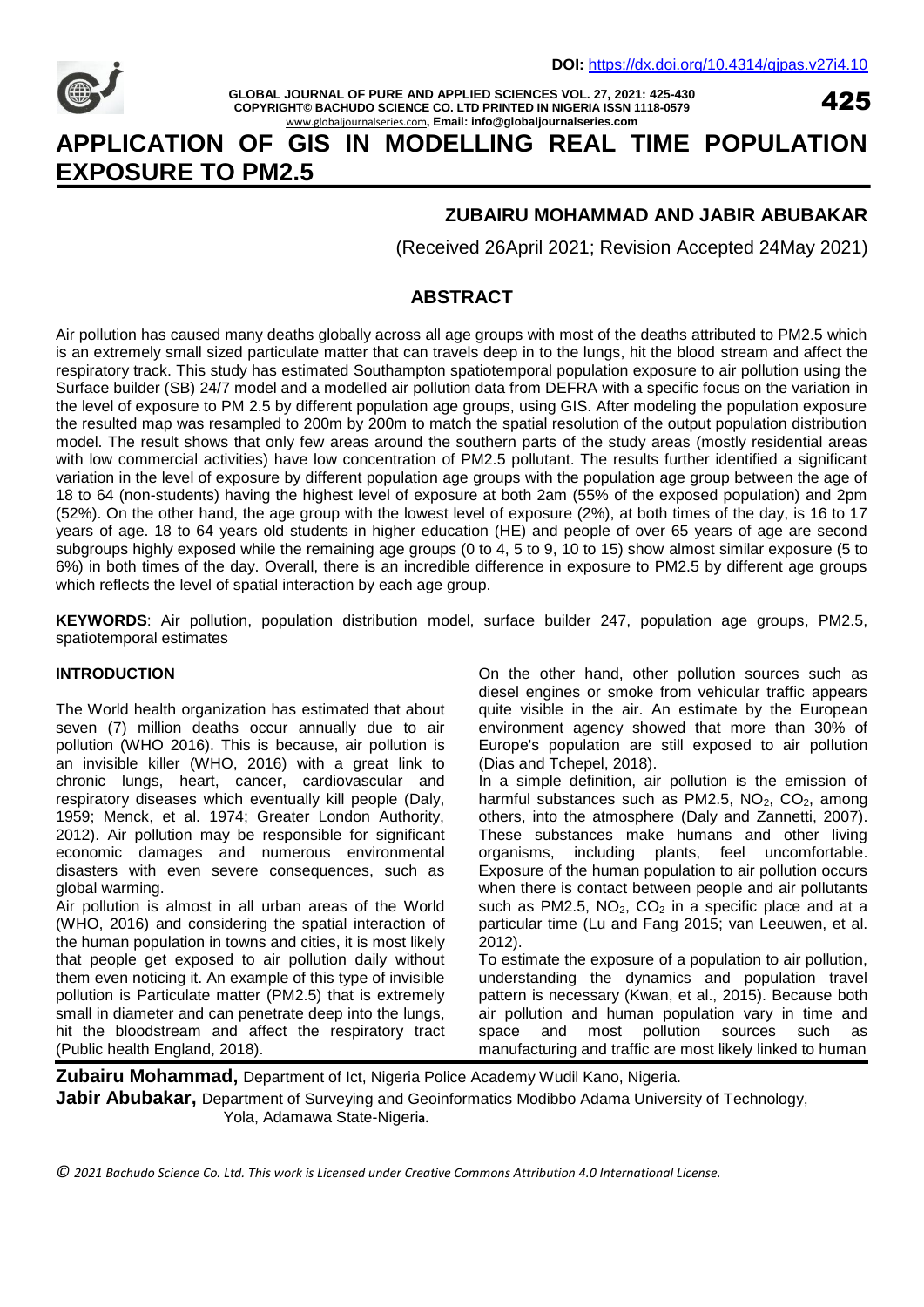activity. Briggs (2005) investigated the spatiotemporal variability of population exposure to air pollution. He reported that most peak exposure to air pollution occurs during the day when people are expected to go to work, at work or travelling to and from work. Therefore, as people spend different time at different locations throughout the day, they encounter different pollution levels.

Most previous studies on population exposure to air pollution do not consider the complex spatiotemporal variations in population travel patterns and air pollution. For instance, Kwan, et al. (2015) argued that some previous studies used demographic data to estimate population exposure to air pollution based on an administrative structure. Such data have inherent limitations to estimating real-time exposure of population as it regards the population as static.

Furthermore, some studies used Geographic information systems to model population exposure to air pollution. Gulliver and Briggs (2005) developed the Space-Time Exposure Modeling System (STEMS), which uses GIS to estimate spatiotemporal exposure to air pollution.

### **METHODOLOGY:**

This study adopted the SB 2/47 modelling framework (Martin, Cockings and Leung, 2009) and implement the model in the Southampton city UK, using the 2011 residential population (236,882 people) (Southampton city council 2011). The study also used a modelled air pollution data from the United Kingdom Department of Environment, Food and Rural Affairs (DEFRA), produced based on the European Union air quality directives. The human population modelling framework (Surface builder 24/7) developed by Martin, et al. (2015) uses population census data, origin and destination, labour force survey data, traffic data and other ancillary data. These data and population model choices are relevant as they consider the complex space-time variability of air pollution and the human population.

#### **Determining pollution concentration in study area.**

The air pollution data was subjected to series of preprocessing to make it ready for GIS. In order to determine pollution concentration in the study area, the study employed an approach suggested by (Jarrett et al. 2005) by dividing the entire study area into a series of regularly spaced grids 1km by 1 km. The GIS tool, 'fishnet', was used to accomplish the task.

The "fishnet tool" available in Arc GIS allows creating a regularly spaced grid with the spatial extent, the number of rows and columns, the coordinate of the output grid, and each cell's size. This is to ensure that the size of the grid cell corresponds to a 1 km by 1 km grid by implication having one grid to represent each of the pollution concentration points with each of the pollution concentration points falling at the centre of each fishnet grid.

After executing the create fishnet command, a spatial join operation was conducted to join the grids to the point's pollution data representing the pollution concentration. The join output represents a 1 km by 1 km grid representing the pollution concentration of the study area.

The output was then converted to raster and resampled to 200m by 200m to match the spatial resolution of the

output population distribution model. This process produced a 200m-by-200m pollution concentration map of the study area.

#### **RESULTS**

Figure 1 below show the concentration of PM2.5 in the study area. Areas around Bitterne, Woolston and some parts of Basset have the lowest concentration of PM2.5 in the study area. Therefore, this reflects the low presence of significant pollution sources, a relatively low traffic density and low industrial and commercial activities. On the other hand, Bargate, Bevois, Freemantle, Redbridge and Millbrook have the highest concentration of PM2.5 in the study area. In the case of Barget, the presence of large shopping malls, high population concentration during the day, heavy traffic and other commercial activities may be responsible for the high values. At the same time, Freemantle has the highest pollution concentration, which is probably a reflection of the conglomeration of many commercial activities. For example, the port of Southampton, which is one of the primary pollution sources, is in this ward. Furthermore, Bargate is home to the Southampton train

station, the West que, and many malls, retail shops, commercial hubs, and banks. This conglomeration of different activities made the city crowded and the traffic level very high. Also, the presence of malls means HGVs are frequently plying the roads in the ward to deliver goods to malls and therefore contribute to pollution of the ward. The following sets of areas with slightly lesser PM2.5 concentration are Redbridge, Freemantle, Basset and Coxford. These areas, especially Redbridge, have some traces of industrial activities. Areas with slightly moderate pollution concentrations are Portswood, Harefield, Sholling and Swaythling. These are primarily residential areas with a few commercial activities such as malls.

#### **Classification of the study area into high and low pollution concentrations of PM2.5 based on the WHO threshold.**

Figures 2 and 3 below show areas with high pollution concentrations and those with low pollution concentrations in the study area. Woolston (6.6 ugs/m3), Swaythling (9.1 ug/m3), Sholing (8.4 ug/m3), and Bittene (3.5 ug/m3) all have low pollution concentrations based on the threshold used in the classification. On the other hand, areas with a high concentration of PM2.5 are Bevois (15.3 ug/m3), Bargate (14.4 ug/m3), Shirley (13.5 ug/m3), Redbridge (13.2 ug/m3), Portswood (10.2 ug/m3), Peartree (13.9 ug/m3), Millbrook (11.8 ug/m3), Harefield (10.9 ug/m3), Freemantle (12.9 ug/m3) and Basset (12.6 ugs/m3). From the description above, most of the study areas have high concentrations of PM2.5.

#### **Estimating the total population exposed to pollution in the study area PM2.5**

Figures 3, 4 and 5 show the total population exposed to PM2.5 at 2 am and 2 pm, the percentage of population exposed to PM2.5 at 2 am and the percentage population exposed to PM2.5 at 2 pm, respectively. The population age between 18 to 64 non-students is the predominant population structure exposed to air pollution concentration at both times of the day. For instance, at 2 am, the estimated exposure of the age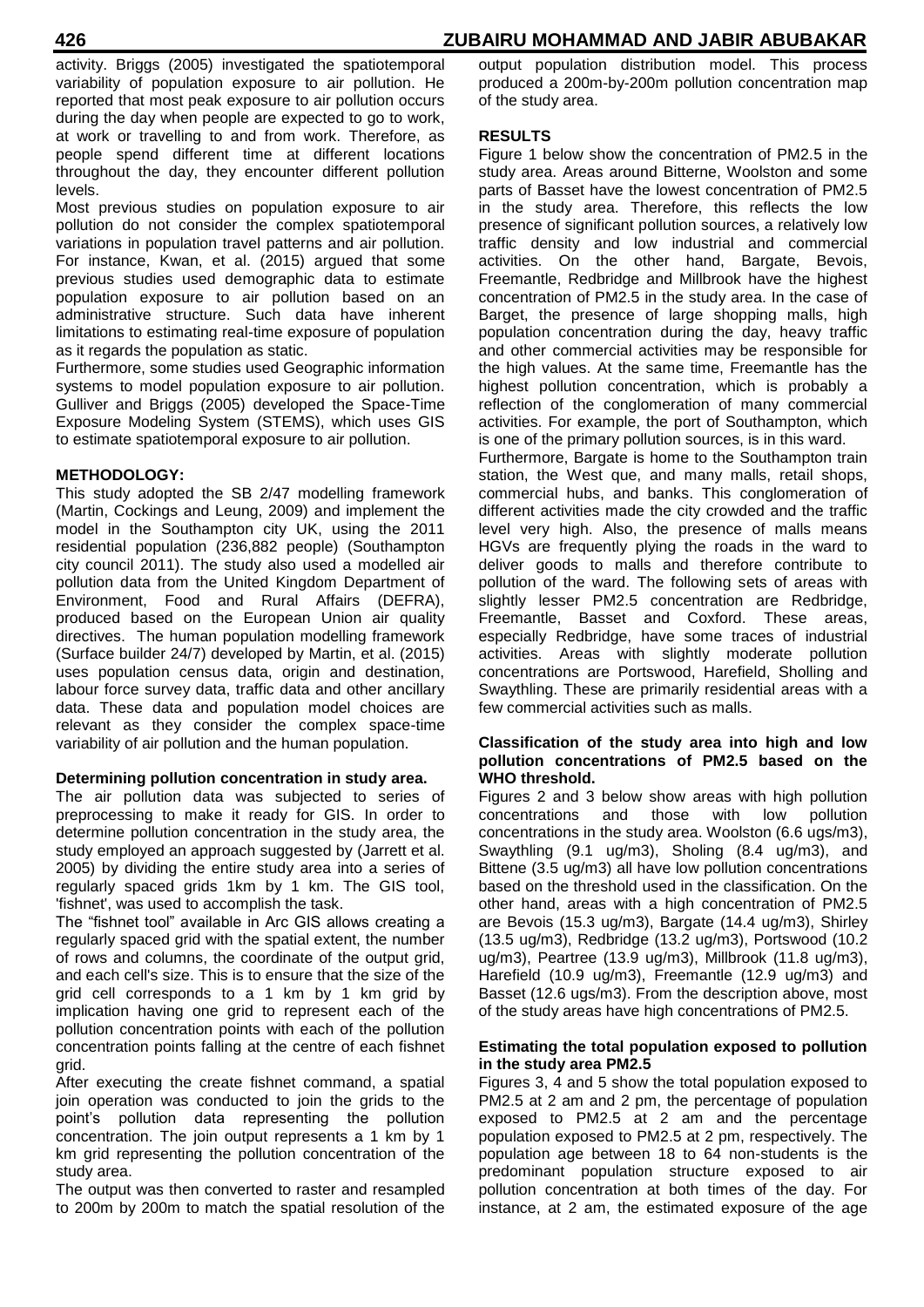#### **APPLICATION OF GIS IN MODELLING REAL TIME POPULATION EXPOSURE TO PM2.5 427**

group is about 55 per cent of the entire exposure, which reflects the total number of the population structure in the study area. Furthermore, at 2 pm the age group shows a similar level of exposure with an even slightly lower level of exposure, about 52 per cent. On the other hand, the age group with the lowest level of exposure (2percent) at both times of the day is 16 to 17 years of age.

Furthermore, age group 18 to 64 students in higher education (HE) and over 65 years of age are second subgroups based on the level of exposure. These two different age groups have slightly similar population exposure. For instance, at 2 am, both age groups have an exposure of 13 per cent of the total exposure of the entire population. On the other hand, the 2 pm exposure shows age group 18 to 64 (HE) having 17 per cent of the total exposure compared with just 12 per cent for the over 65 population. The level of exposure of this population age group reflects their spatial interactions over the study area. While 18 to 64 HE shows high exposure at 2 pm time reflecting the presence of the students around schools which is outside the accommodation area, the over 65 show the same exposure at both times (13 per cent); this may likely reflect the fact that the ageing population have shallow spatial interaction. Three remaining age groups used in the study (0 to 4, 5 to 9, 10 to 15) show almost similar exposure estimates, with each having 5 per cent in each time of the day except age 0 to 4 having about 6 per cent.

Overall, there is an incredible difference in Exposure to PM2.5 by different age groups. The level of exposure shown seems to reflect the level of spatial interaction by each age group.

#### **DISCUSSION**

One of the study's significant findings is the differences in Exposure to PM2.5 among the population age groups. The most exposed population age group to PM2.5 concentration is age 18 to 64 non-students. This finding is like the suggestion made by Briggs (2005), that peak exposure by population is recorded during the day, which corresponds to the period of people working, going to work or school.

Furthermore, concentrations of PM2.5 in the study area vary significantly, and the population's level of exposure seems to be determined by it. For example, most of the study area is classified as having a high concentration of PM2.5 base on the WHO threshold of 10 **(**ug/m3). Therefore, the population's exposure to particulate matter (PM2.5) reflects this concentration, especially the 18 to 64 years non-students.

On the other hand, children population age 0 to 4, 5 to 9 and 10 to 14 showed similar Exposure to PM2.5 about 5 to 7 per cent each but compared with the age 18 to 64 who mostly spend day time going to work, and it is relatively low. Despite the lower exposure to pollution concentration by children, it has been reported by UNICEF UK, 2018; The Guardian and Green peace U.K. 2017; UNICEF UK, 2016, that children are the most vulnerable groups of the population to air pollution. Their height makes them more vulnerable to ground-level pollution, especially ground-level pollution from vehicles. In addition, their developing bodies are more likely to be damaged by air pollution.



**Figure 1: PM2.5 concentration in the study area.**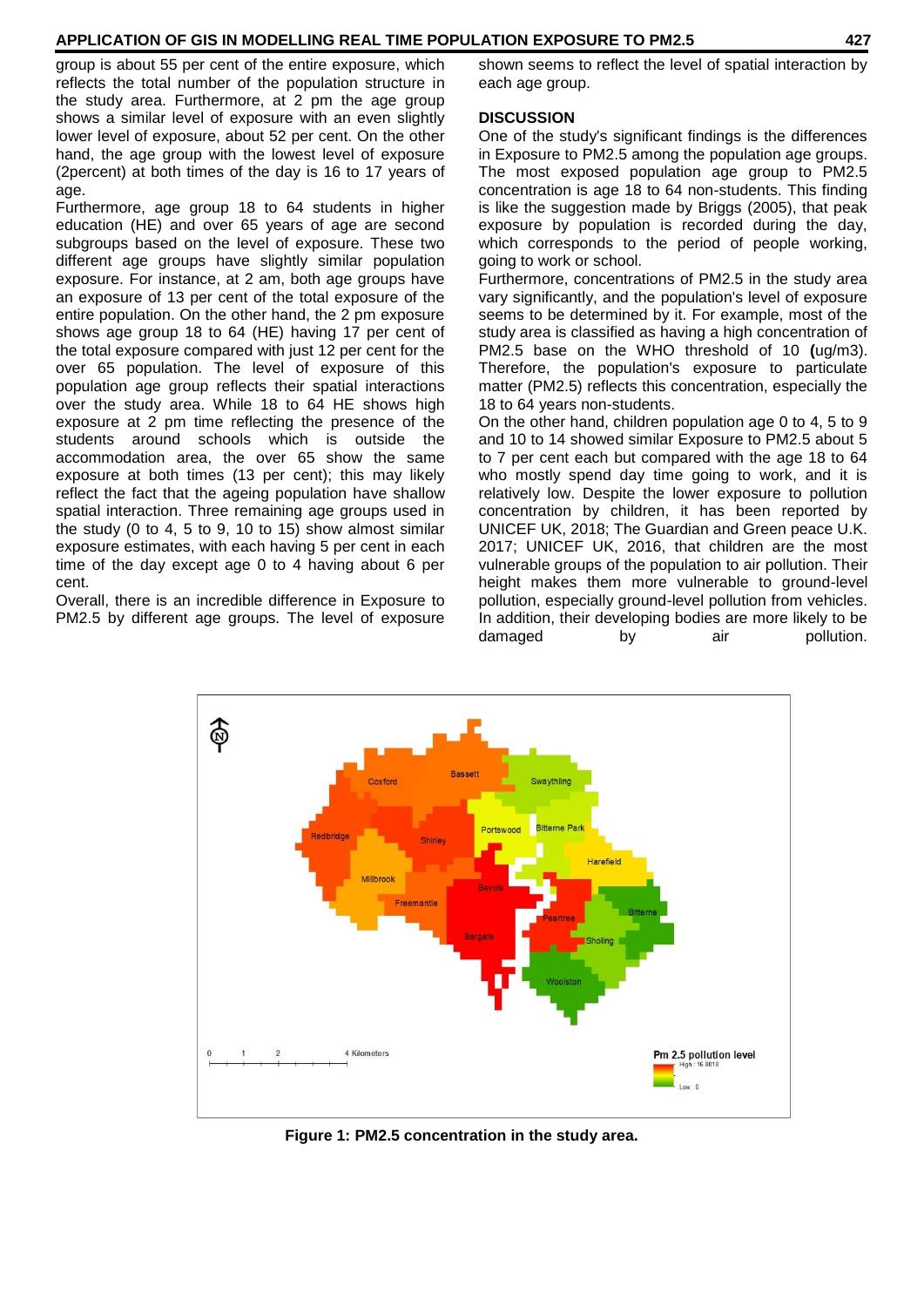

**Figure 2: Areas of low and high PM2.5 concentration**



**Figure 3: Total population exposed to PM2.5 at different time of the day**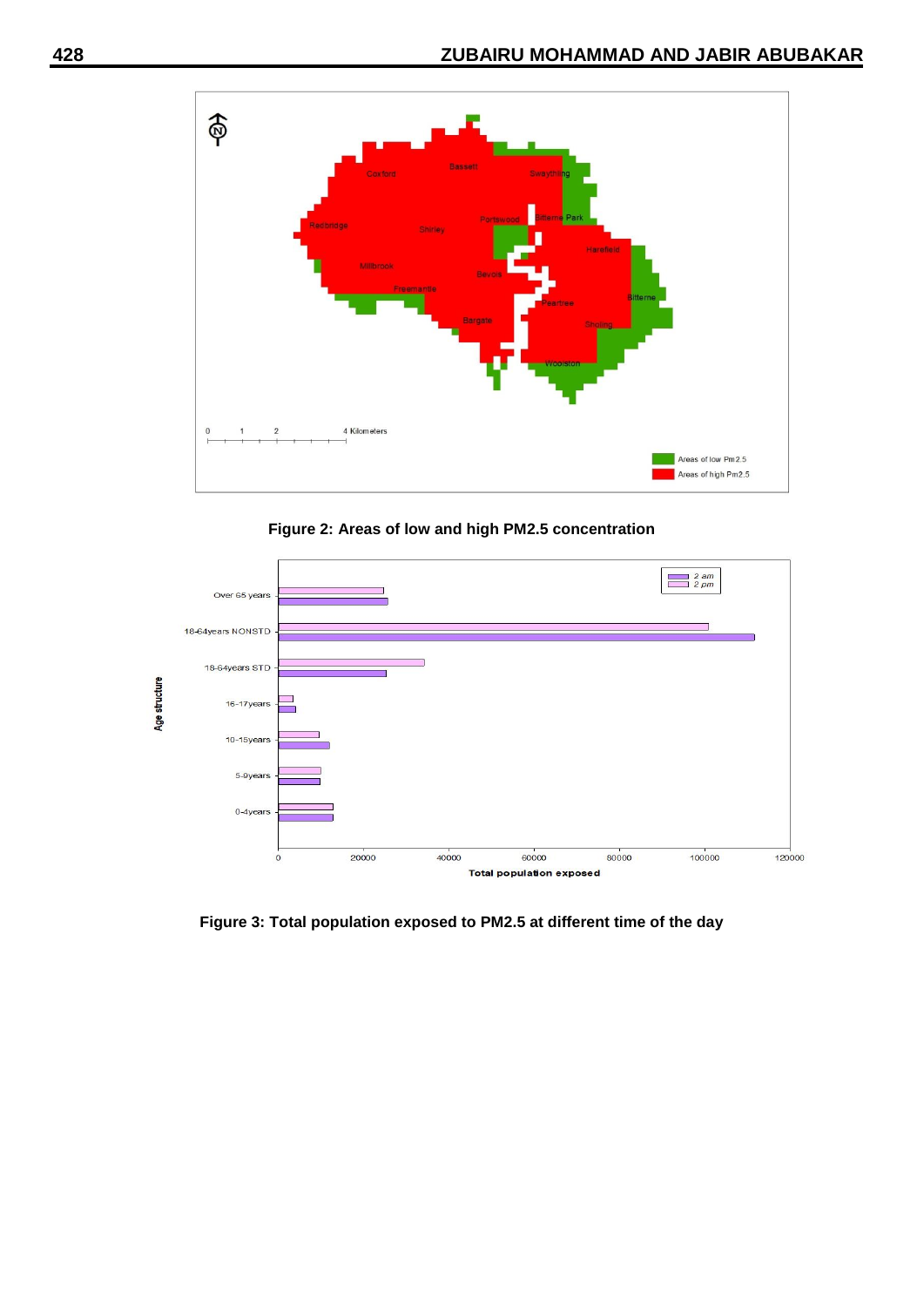

**Figure 4: Percentage of population subgroup exposed to PM2.5 pollution concentration at 2 am.**



**Figure 5: Percentage of population subgroup exposed to PM2.5 pollution concentration at 2 pm.**

#### **CONCLUSION**

In conclusion, this study has estimated Southampton spatial-temporal population exposure to air pollution using the Surface builder (SB) 24/7 model and a modelled air pollution data from DEFRA. A specific focus was made on the variation in the level of Exposure to PM 2.5 by different population age groups.

The study reveals a significant variation in the level of pollution concentration in the study area. The wards were classified into two; based on the level of concentration of PM2.5 and about eleven wards which include: Bevois, Bargate, Shirley, Peartree, Redbridge, Portswood, Millbrook, Harefield, Freemantle, Oxford and Basset were found to have an exceedance of the concentration of PM2.5. On the other hand, the study further estimated the concentration of  $NO<sub>2</sub>$  in the study area and revealed that only Bargate and Bevois were found to have high concentrations.

In addition, the population distribution of the study area at 2 am showed a clear reflection of the residential distribution of the study area. The 2 pm distribution, on the other hand, reflect the presence of the population in specific destinations such as schools, workplaces etc.

Specifically, age group 18 to 64 non-students were mainly concentrated around Bargate, Bevois and Shirley, with Bargate having the highest concentration (19700). Furthermore, the age group 18 to 64 students were mainly concentrated around the two Universities in the study area. Other age groups such as 16 to 17, 10 to 15 and 5 to 9 were observed mainly around the school's location, ranging from six form colleges to secondary and primary schools. However, the over 65 years and 0 to 4 years did not show a different distribution from the 2 am.

The Highest Exposure to PM2.5 was recorded amongst the age group 18 to 64 non-students, representing 55 per cent and 52 per cent at 2 am and 2 pm, respectively. The students in the higher education population were the second most exposed group, with about 17 per cent at 2 pm and 13 per cent at 2 am. Furthermore, the over 65 year's group show a similar level of exposure representing (13percent) PM2.5 at both times of the day. The children population 0 to 4, 5 to 9 and 10 15 showed some level of exposure which is about 5 to 7 per cent. Age 16 to 17 were observed to have the lowest exposure (2 per cent)